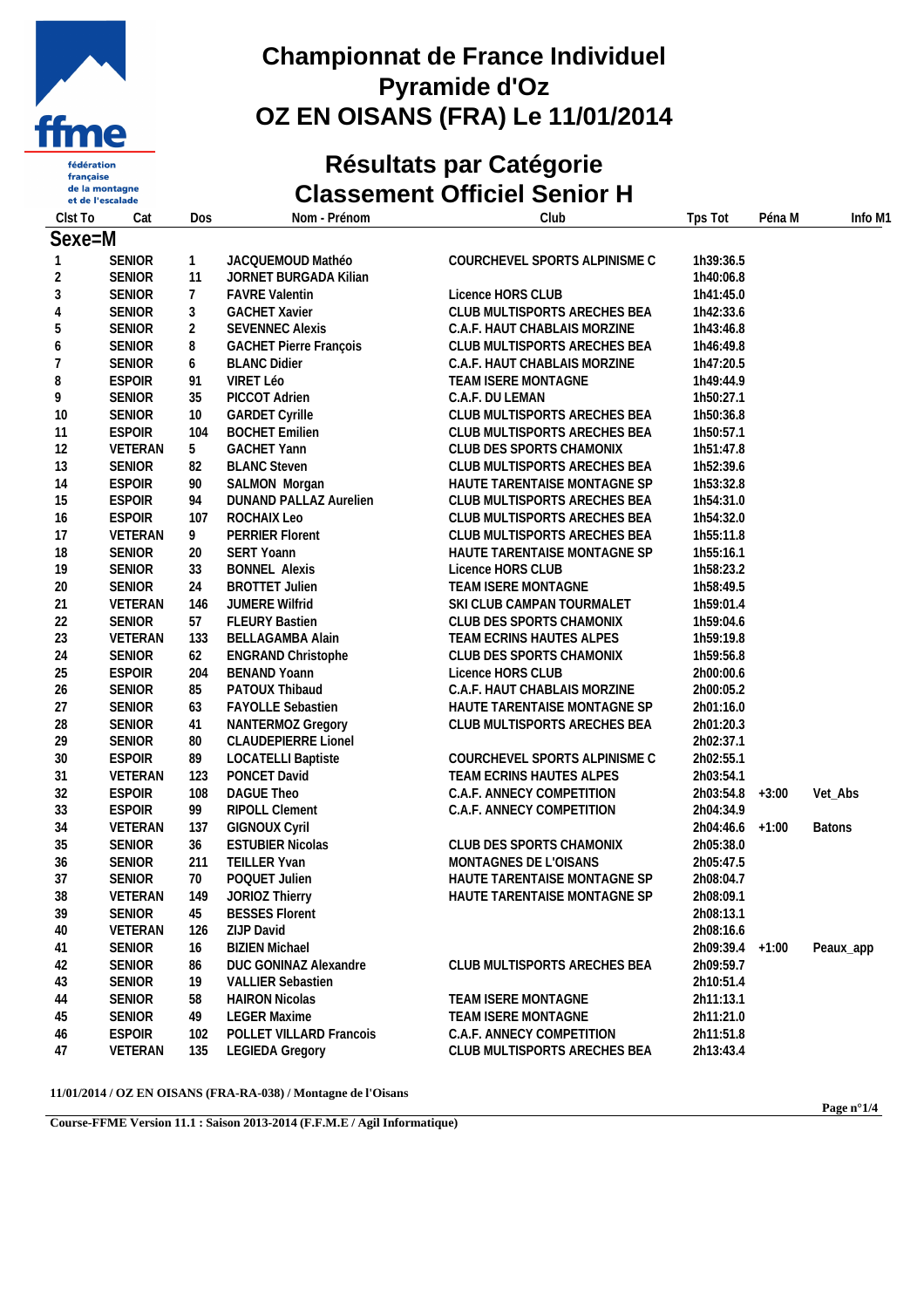| Clst To  | Cat           | <b>Dos</b> | Nom - Prénom                  | Club                           | Tps Tot         | Péna M Info M1 |  |
|----------|---------------|------------|-------------------------------|--------------------------------|-----------------|----------------|--|
| 48       | <b>SENIOR</b> | 30         | <b>BARBEROUX Alexandre</b>    | <b>ROC ET FALAISE</b>          | 2h14:22.2       |                |  |
| 49       | <b>SENIOR</b> | 12         | LOUBET Rémi                   | CAF CHAMBERY COMPETITION       | 2h14:24.4       |                |  |
| 50       | <b>ESPOIR</b> | 100        | <b>REY Nicolas</b>            | COURCHEVEL SPORTS ALPINISME C  | 2h15:06.0       |                |  |
| 51       | VETERAN       | 152        | <b>MOALIC Ronan</b>           | C.A.F. DAUPHINE SKI ALPINISME  | 2h15:07.4 +1:00 | <b>Batons</b>  |  |
| 52       | <b>ESPOIR</b> | 98         | SOCQUET Antoine               |                                | 2h15:39.5       |                |  |
| 53       | <b>SENIOR</b> | 14         | <b>SCRIMGEOUR Carron</b>      | CLUB DES SPORTS CHAMONIX       | 2h15:56.3 +1:00 | Peaux_app      |  |
| 54       | <b>SENIOR</b> | 26         | ROTH Yoann                    | MONTAGNES DE L'OISANS          | 2h15:59.2       |                |  |
| 55       | <b>SENIOR</b> | 71         | <b>LAGIER Dorian</b>          | FILLIERE GRIMPE                | 2h16:16.6       |                |  |
| 56       | <b>SENIOR</b> | 13         | ROUQUAIROL Jonathan           |                                | 2h17:21.4 +1:00 | <b>Batons</b>  |  |
| 57       | VETERAN       | 139        | NEYRON François               |                                | 2h17:24.2       |                |  |
| 58       | <b>SENIOR</b> | 29         | <b>SALA Guillem</b>           |                                | 2h18:04.2       |                |  |
| 59       | <b>SENIOR</b> | 47         | <b>BOROT Alexandre</b>        |                                | 2h18:05.4 +1:00 | DVA_app        |  |
| 60       | VETERAN       | 140        | <b>FORTE Frederic</b>         | MONTAGNES DE L'OISANS          | 2h18:06.3       |                |  |
| 61       | <b>SENIOR</b> | 74         | GIRARDO Francois Xavier       | HAUTE TARENTAISE MONTAGNE SP   | 2h19:04.0       |                |  |
| 62       | <b>SENIOR</b> | 75         | <b>DUPERIER Bertrand</b>      | Licence HORS CLUB              | 2h21:14.6       |                |  |
| 63       | <b>ESPOIR</b> | 110        | MONNEREAU Florian             | LUCHON HAUTE MONTAGNE          | 2h21:18.4       |                |  |
| 64       | <b>SENIOR</b> | 217        | <b>FADDAS Jeremy</b>          |                                | 2h22:46.3       |                |  |
| 65       | <b>SENIOR</b> | 60         | LE BAHER Samuel               | BELLES GRIMPES EN BELLEDONNE   | 2h23:06.6       |                |  |
|          | VETERAN       | 136        | <b>GIRODON Nicolas</b>        | CLUB MULTISPORTS ARECHES BEA   | 2h23:49.8       |                |  |
| 66<br>67 | <b>SENIOR</b> | 51         | <b>BUFFET Sylvain</b>         |                                | 2h24:12.2       |                |  |
| 68       | <b>SENIOR</b> | 54         | <b>BORDIN Matthieu</b>        |                                | 2h24:12.8       |                |  |
| 69       | <b>SENIOR</b> | 40         | <b>BOUZON Lionel</b>          | BELLES GRIMPES EN BELLEDONNE   | 2h24:43.7       |                |  |
|          | <b>SENIOR</b> |            | <b>MONNET Serge</b>           |                                | 2h25:03.7       |                |  |
| 70       | <b>ESPOIR</b> | 50         | <b>BAUDIN Robin</b>           | CLUB MULTISPORTS ARECHES BEA   | 2h25:35.4       |                |  |
| 71       | <b>SENIOR</b> | 206<br>218 | PELTIER Fabrice               |                                | 2h25:35.8       |                |  |
| 72       | VETERAN       | 209        |                               |                                | 2h25:57.0       |                |  |
| 73       |               |            | ZIJP Jeroen                   |                                |                 |                |  |
| 74       | VETERAN       | 117        | <b>ROCHE Sylvestre</b>        |                                | 2h26:06.8       |                |  |
| 75       | VETERAN       | 130        | VIOUD Jérôme<br>MARQUIS Robin | BELLES GRIMPES EN BELLEDONNE   | 2h26:09.9       |                |  |
| 76       | <b>ESPOIR</b> | 93         |                               | C.A.F. ANNECY COMPETITION      | 2h26:16.5       |                |  |
| 77       | VETERAN       | 203        | FERRAND David                 | Licence HORS CLUB              | 2h26:56.7       |                |  |
| 78       | <b>SENIOR</b> | 39         | SEILLIER Tienne               |                                | 2h30:42.1       |                |  |
| 79       | <b>SENIOR</b> | 59         | <b>BOCQUET Clement</b>        | CLUB MULTISPORTS ARECHES BEA   | 2h30:44.4       |                |  |
| 80       | <b>SENIOR</b> | 28         | MONTEL Jonas                  |                                | 2h30:52.6       |                |  |
| 81       | VETERAN       | 115        | RIGAUD Daniel                 | CAF CHAMBERY COMPETITION       | 2h31:28.6       |                |  |
| 82       | <b>SENIOR</b> | 56         | LE COGUIC Thibaud             | C.S.A. 27ème B.C.A. Montagne E | 2h31:43.4       |                |  |
| 83       | <b>SENIOR</b> | 43         | MONNET Hervé                  |                                | 2h31:47.2       |                |  |
| 84       | <b>SENIOR</b> | 42         | CHARVOZ Florian               |                                | 2h31:58.3       |                |  |
| 85       | <b>SENIOR</b> | 66         | <b>THIBAULT Guillaume</b>     | ASO NTN-SNR                    | 2h32:15.9       |                |  |
| 86       | <b>SENIOR</b> | 34         | MAZAN Frédéri                 | CORBIER SKI-ALPINISME          | 2h33:21.8       |                |  |
| 87       | <b>SENIOR</b> | 37         | MONTABONE Thibaud             | Licence HORS CLUB              | 2h33:59.6       |                |  |
| 88       | <b>SENIOR</b> | 76         | MULLIEZ Olivier               | ASO NTN-SNR                    | 2h34:34.0       |                |  |
| 89       | <b>SENIOR</b> | 53         | <b>GRAND Bruno</b>            |                                | 2h35:24.4       |                |  |
| 90       | VETERAN       | 114        | <b>BARBIER Emmanuel</b>       | BELLES GRIMPES EN BELLEDONNE   | 2h35:28.1       |                |  |
| 91       | VETERAN       | 119        | <b>CAPRON Alain</b>           | MONTAGNES DE L'OISANS          | 2h35:55.4       |                |  |
| 92       | <b>SENIOR</b> | 17         | CHOUDIN Jerome                |                                | 2h36:04.4       |                |  |
| 93       | <b>SENIOR</b> | 23         | <b>GOYER Julien</b>           | GEMSA - GRENOBLE ESCALADE MO   | 2h36:09.4       |                |  |
| 94       | <b>SENIOR</b> | 15         | MARCONNET Laurent             | C.S.A. 27ème B.C.A. Montagne E | 2h36:18.7       |                |  |
| 95       | VETERAN       | 124        | <b>DUVERLIE Benoit</b>        |                                | 2h36:41.9 +1:00 | Skis_Main      |  |
| 96       | VETERAN       | 153        | RENAUD Christophe             | C.A.F. DAUPHINE SKI ALPINISME  | 2h38:53.5       |                |  |
| 97       | <b>ESPOIR</b> | 88         | PUEYO Thomas                  | TEAM ISERE MONTAGNE            | 2h41:51.3       |                |  |
| 98       | VETERAN       | 134        | <b>SEILLIER Laurent</b>       |                                | 2h42:06.2       |                |  |
| 99       | VETERAN       | 147        | JACQUEMOUD Daniel             |                                | 2h42:16.3       |                |  |
| 100      | SENIOR        | 65         | TALOUD Jean Francois          |                                | 2h42:19.6       |                |  |
| 101      | <b>SENIOR</b> | 52         | PONSOT Julien                 |                                | 2h43:00.3       |                |  |
| 102      | VETERAN       | 148        | SCOGNAMILLO Stephane          | MONTAGNES DE L'OISANS          | 2h43:39.4       |                |  |
| 103      | <b>SENIOR</b> | 69         | <b>ARMAND Gregory</b>         |                                | 2h43:41.3       |                |  |
|          |               |            |                               |                                |                 |                |  |

**11/01/2014 / OZ EN OISANS (FRA-RA-038) / Montagne de l'Oisans**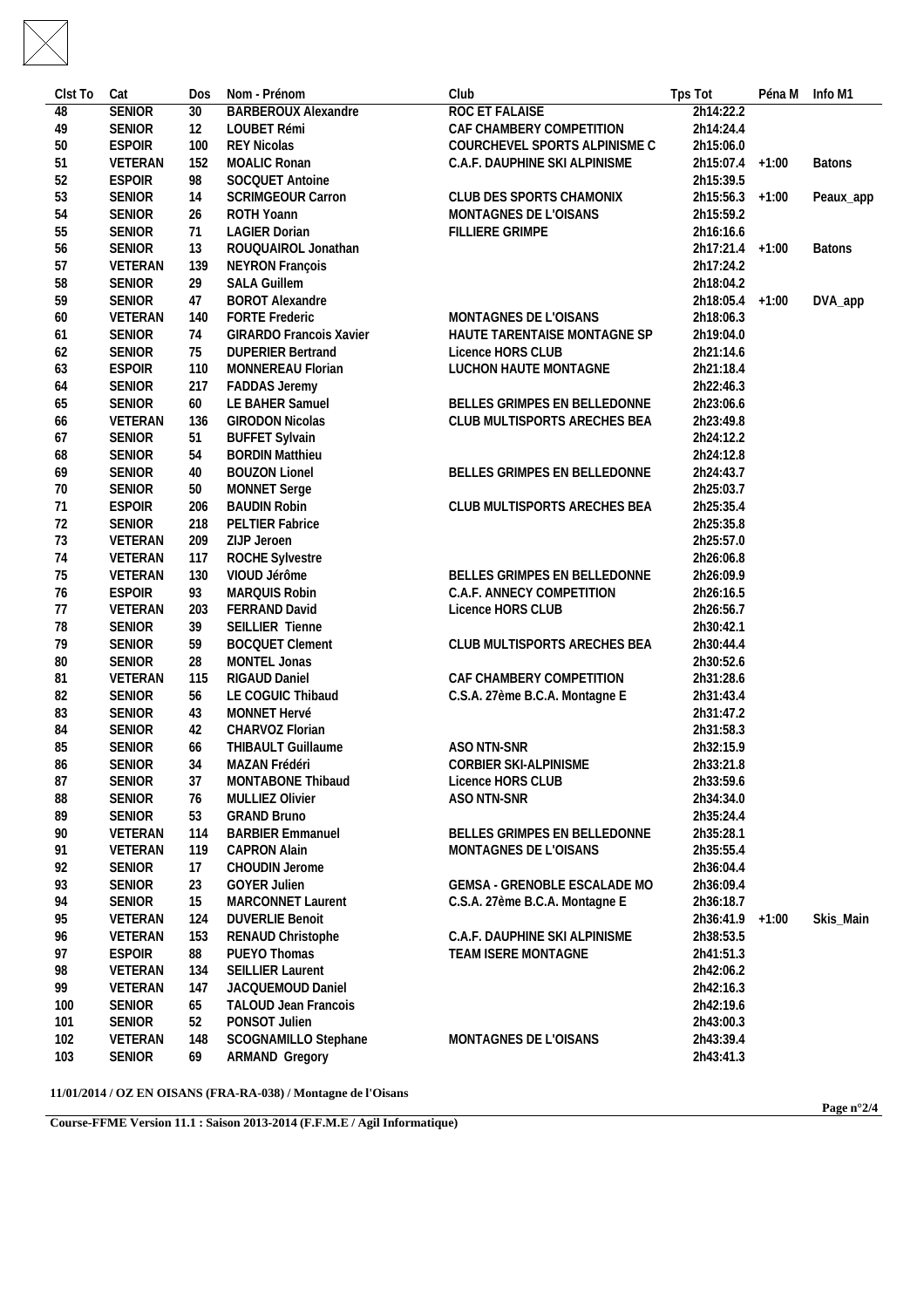| Clst To | Cat                            | <b>Dos</b> | Nom - Prénom                               | Club                           | Tps Tot         | Péna M Info M1 |  |
|---------|--------------------------------|------------|--------------------------------------------|--------------------------------|-----------------|----------------|--|
| 104     | <b>SENIOR</b>                  | 61         | <b>GRUNAUER David</b>                      |                                | 2h43:49.8       |                |  |
| 105     | <b>ESPOIR</b>                  | 106        | <b>GACHET Yvon</b>                         | CLUB MULTISPORTS ARECHES BEA   | 2h43:56.7       |                |  |
| 106     | <b>SENIOR</b>                  | 22         | <b>BERNARD Jeannet</b>                     |                                | 2h44:14.6       |                |  |
| 107     | <b>ESPOIR</b>                  | 105        | LIOTARD Alexandre                          | CAF CHAMBERY COMPETITION       | 2h45:41.0       |                |  |
| 108     | VETERAN                        | 143        | <b>BAYLE Olivier</b>                       | C.P.L.V.R. - XTT RAID 63       | 2h45:50.3       |                |  |
| 109     | SENIOR                         | 44         | STEPHAN Quentin                            | CLUB DES SPORTS CHAMONIX       | 2h45:51.2       |                |  |
| 110     | VETERAN                        | 128        | <b>BORGHESE Francois</b>                   |                                | 2h48:25.2       |                |  |
| 111     | VETERAN                        | 132        | <b>BERTOLINI Richard</b>                   | CLUB DES SPORTS CHAMONIX       | 2h48:32.7 +1:00 | <b>Batons</b>  |  |
| 112     | VETERAN                        | 141        | <b>BAGNERES Olivier</b>                    | C.A.F. DAUPHINE SKI ALPINISME  | 2h49:20.7 +1:00 | <b>Batons</b>  |  |
| 113     | SENIOR                         | 48         | SHAND Christopher                          |                                | 2h49:33.9       |                |  |
| 114     | <b>SENIOR</b>                  | 18         | VIGNAUD Stephane                           |                                | 2h50:17.5 +1:00 | <b>Batons</b>  |  |
| 115     | VETERAN                        | 125        | <b>GANDER Alain</b>                        | CLUB DES SPORTS CHAMONIX       | 2h51:35.1       |                |  |
| 116     | SENIOR                         | 87         | MULLER Aurélien                            |                                | 2h51:46.9       |                |  |
| 117     | SENIOR                         | 79         | DRANSART Sebastien                         |                                | 2h53:56.4 +1:00 | Peaux_app      |  |
| 118     | VETERAN                        | 131        | <b>BOIVIN Christophe</b>                   | C.P.L.V.R. - XTT RAID 63       | 2h56:27.4       |                |  |
| 119     | VETERAN                        | 138        | <b>DELAUNAY Michel</b>                     | C.P.L.V.R. - XTT RAID 63       | 3h00:02.0       |                |  |
| 120     | <b>SENIOR</b>                  | 46         | LOBADOWSKY Dimitri                         |                                | 3h00:04.0       |                |  |
| 121     | VETERAN                        | 144        | DOULET Hervé                               |                                | 3h00:06.0       |                |  |
| 122     | VETERAN                        | 145        | <b>TALOUD Pierre Yves</b>                  | TEAM ISERE MONTAGNE            | 3h00:07.0       |                |  |
| 123     | VETERAN                        | 210        | <b>BARTH Johannes</b>                      |                                | 3h00:08.0       |                |  |
| 124     | SENIOR                         | 78         | <b>BARBIER Bruno</b>                       |                                | 3h00:09.0       |                |  |
| 125     | VETERAN                        | 122        | ROWDO Philippe                             | C.P.L.V.R. - XTT RAID 63       | 3h00:11.0       |                |  |
| 126     | VETERAN                        | 116        | RICHIER Lilian                             | ENTENTE SPORTIVE RENAULT SECT  | 3h00:12.0       |                |  |
| 127     | SENIOR                         | 21         | DOSSIN Sylvain                             | CLUB DES SPORTS CHAMONIX       | 3h00:13.0       |                |  |
| 128     | <b>SENIOR</b>                  | 83         | SIMON Alexandre                            |                                | 3h00:15.0       |                |  |
| 129     | SENIOR                         | 73         | <b>GARETA Olivier</b>                      | <b>BRIANCON ESCALADE</b>       | 3h00:16.0       |                |  |
| 130     | VETERAN                        | 142        | JOURNET Freddy                             | TEAM ISERE MONTAGNE            | 3h00:17.0       |                |  |
| 131     | <b>SENIOR</b>                  | 27         | <b>WANDELS Noel</b>                        |                                | 3h00:18.0       |                |  |
| 132     | <b>SENIOR</b>                  | 81         | <b>GERY Mathias</b>                        |                                | 3h00:19.0       |                |  |
| 133     | <b>SENIOR</b>                  | 72         | <b>VERNEY Eric</b>                         | MJC VAUGNERAY                  | 3h00:20.0       |                |  |
| 134     | VETERAN                        | 215        | TOMAS-VERA Alphonse                        |                                | 3h00:22.0       |                |  |
| 135     | VETERAN                        | 120        | <b>BOUCHER Frederic</b>                    |                                | 3h00:24.0       |                |  |
| 136     | VETERAN                        | 129        | THOLLARD Franck                            |                                | 3h00:25.0       |                |  |
| 137     | SENIOR                         | 38         | <b>OUDET Benjamin</b>                      |                                | 3h00:26.0       |                |  |
|         | VETERAN                        | 127        | JEU Sebastien                              | LES BALADINS DU BATONIEN       | Abs             |                |  |
|         | <b>SENIOR</b>                  | 31         | ROMANET Anthony                            |                                | Abd             |                |  |
|         | VETERAN                        | 118        | <b>COLMARD Jean Louis</b>                  | MONTAGNES DE L'OISANS          | Abs             |                |  |
|         |                                |            |                                            |                                |                 |                |  |
|         | <b>ESPOIR</b>                  | 113        | DANIOU Julien                              | C.S.A. 27ème B.C.A. Montagne E | Abd             |                |  |
|         | <b>ESPOIR</b><br><b>ESPOIR</b> | 112<br>111 | <b>CURIEN Maxime</b>                       | COURCHEVEL SPORTS ALPINISME C  | Abd<br>Abd      |                |  |
|         |                                |            | PORTANIER Tony                             |                                |                 |                |  |
|         | <b>SENIOR</b>                  | 55         | <b>BLANC Pierre</b>                        | C.P.L.V.R. - XTT RAID 63       | Abd             |                |  |
|         | <b>ESPOIR</b><br><b>ESPOIR</b> | 109        | <b>BERLAUD Vivien</b><br>FRISON ROCHE Carl | CLUB MULTISPORTS ARECHES BEA   | Abd<br>Abd      |                |  |
|         |                                | 103        | <b>HIRSCH Idris</b>                        | C.A.F. DU LEMAN                |                 |                |  |
|         | <b>ESPOIR</b>                  | 101        |                                            |                                | Abd             |                |  |
|         | SENIOR                         | 25         | <b>GAUDRY Loic</b>                         | BELLES GRIMPES EN BELLEDONNE   | Abd             |                |  |
|         | <b>ESPOIR</b>                  | 97         | LOISEL Etienne                             | CAF CHAMBERY COMPETITION       | Abd             |                |  |
|         | <b>ESPOIR</b>                  | 96         | <b>GUILLAUMONT Romain</b>                  |                                | Abd             |                |  |
|         | <b>ESPOIR</b>                  | 95         | PERNET Germain                             | C.A.F. HAUT CHABLAIS MORZINE   | Abd             |                |  |
|         | <b>ESPOIR</b>                  | 92         | <b>CHAMOUX Maxime</b>                      | CLUB DES SPORTS CHAMONIX       | Abd             |                |  |
|         | SENIOR                         | 84         | LE PROVOST Florentin                       | TEAM ISERE MONTAGNE            | Abs             |                |  |
|         | VETERAN                        | 208        | DECROO Didier                              |                                | Abd             |                |  |
|         | SENIOR                         | 205        | <b>LACOSTE David</b>                       | HAUTE TARENTAISE MONTAGNE SP   | Abd             |                |  |
|         | SENIOR                         | 77         | SUCIU Ionel                                | CLUB DES SPORTS CHAMONIX       | Abd             |                |  |
|         | VETERAN                        | 151        | <b>BIBOLLET Francis</b>                    |                                | Abs             |                |  |
|         | VETERAN                        | 150        | <b>ZAMBON Thierry</b>                      |                                | Abd             |                |  |
|         | SENIOR                         | 68         | MOTTIEZ Guillaume                          | CLUB SKI ALPINISME DU VAL D'AB | Abd             |                |  |
|         |                                |            |                                            |                                |                 |                |  |

**11/01/2014 / OZ EN OISANS (FRA-RA-038) / Montagne de l'Oisans**

**Page n°3/4**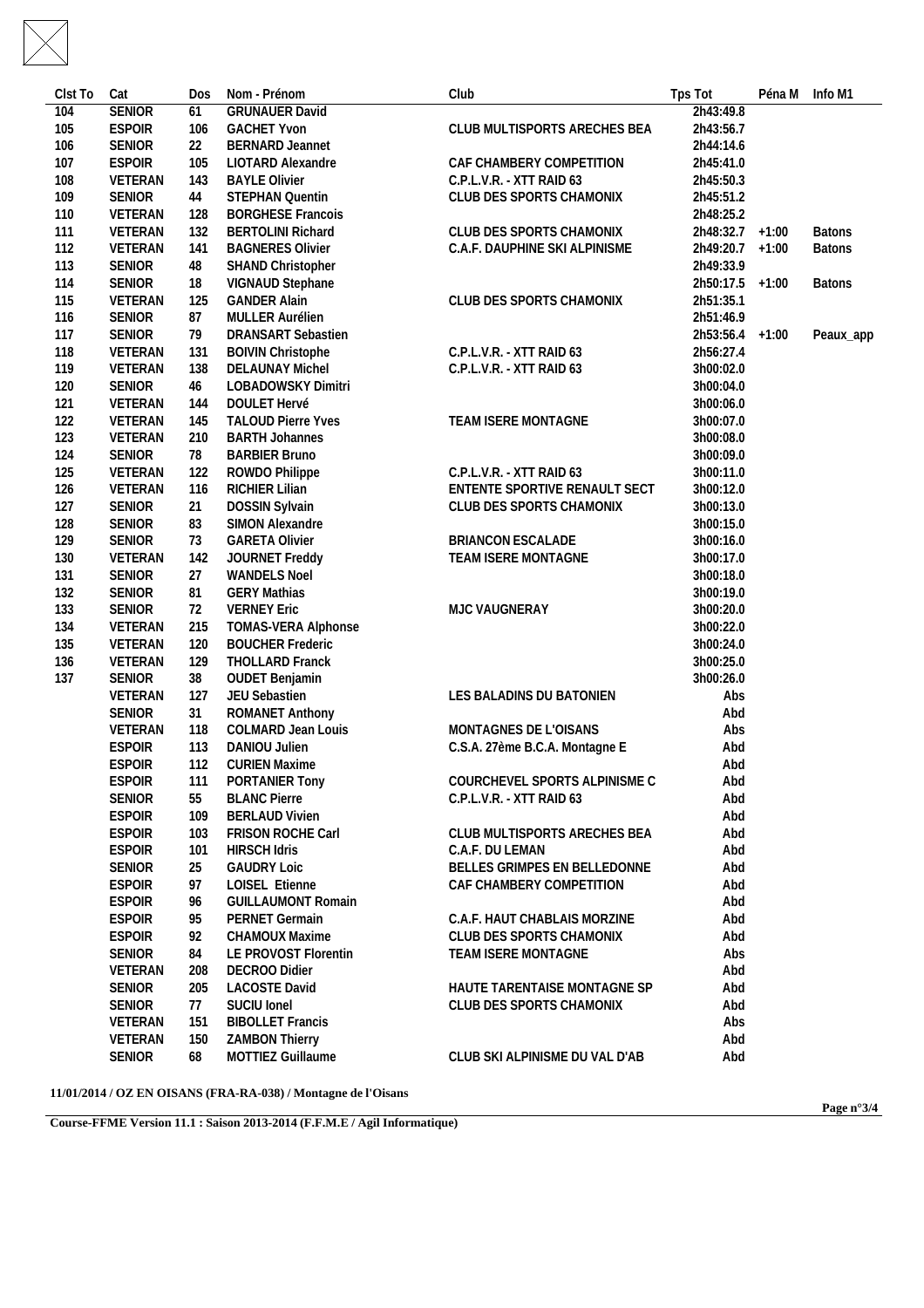

| Clst To | Cat           | Dos | Nom - Prénom          | Club                            | Tps Tot | Péna M | Info M1 |
|---------|---------------|-----|-----------------------|---------------------------------|---------|--------|---------|
|         | <b>SENIOR</b> | 6/  | ANDREOLLE Willy       |                                 | Abd     |        |         |
|         | <b>SENIOR</b> | 64  | LORET Jérémy          | C.A.F. ALBERTVILLE              | Abd     |        |         |
|         | <b>SENIOR</b> |     | <b>BLANC Philippe</b> | C.A.F. HAUT CHABLAIS MORZINE    | Abd     |        |         |
|         | <b>ESPOIR</b> |     | MOTTIEZ Robin         | CLUB SKI ALPINISME DU VAL D'AB- | Abd     |        |         |
|         |               |     |                       |                                 |         |        |         |

**11/01/2014 / OZ EN OISANS (FRA-RA-038) / Montagne de l'Oisans**

**Course-FFME Version 11.1 : Saison 2013-2014 (F.F.M.E / Agil Informatique)**

**Page n°4/4**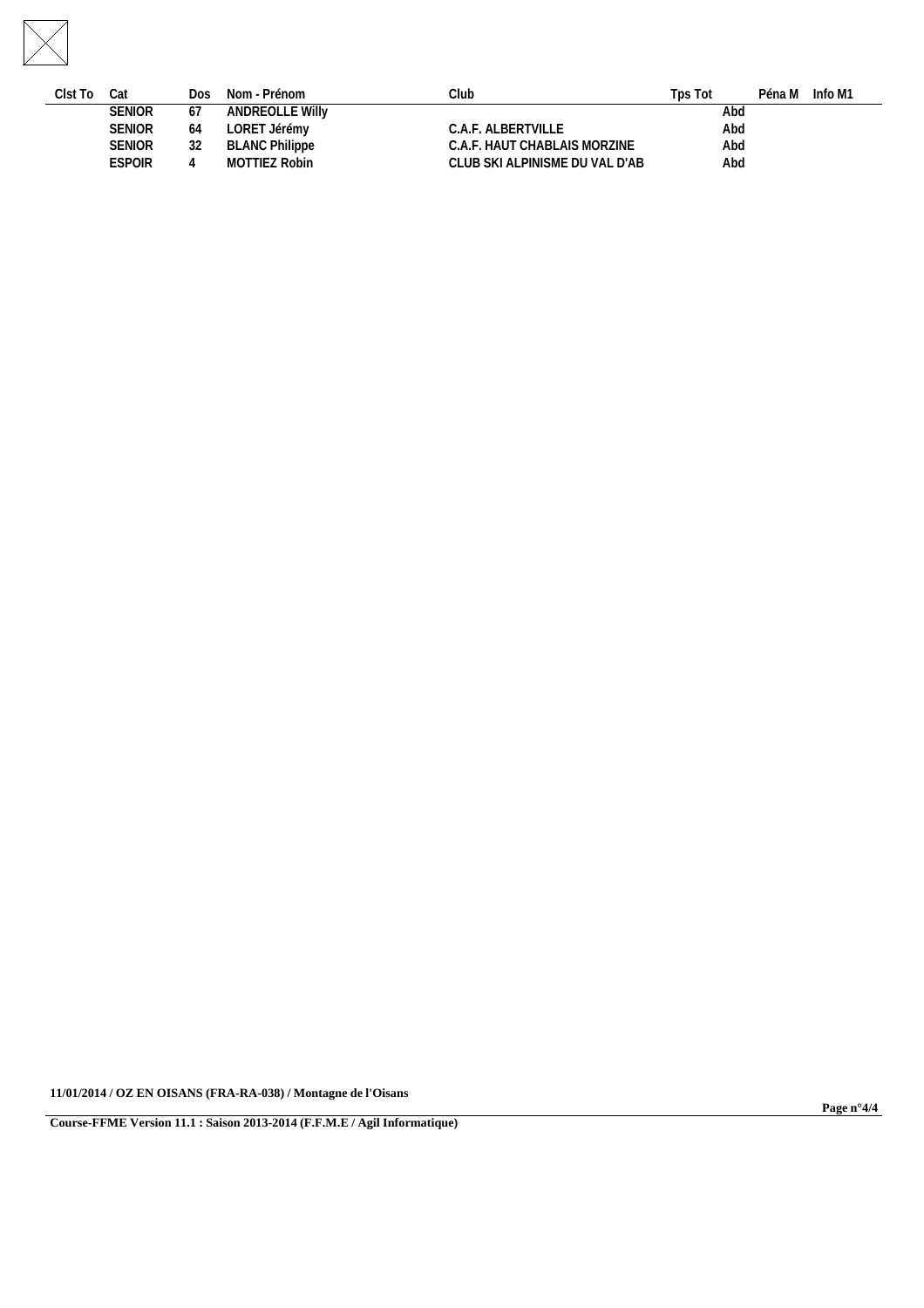

#### fédération française<br>de la montagne et de l'escalade

## **Championnat de France Individuel Pyramide d'Oz OZ EN OISANS (FRA) Le 11/01/2014**

# **Résultats par Catégorie Resultats Officiels Seniors Femmes**

| Cat            | Dos | Nom - Prénom              | Club                                     | Tps Tot   | Péna M | Info M1           |
|----------------|-----|---------------------------|------------------------------------------|-----------|--------|-------------------|
| $Sexe = F$     |     |                           |                                          |           |        |                   |
| <b>SENIOR</b>  | 181 | ROUX Laetitia             | TEAM ECRINS HAUTES ALPES                 | 2h05:40.5 |        |                   |
| <b>SENIOR</b>  | 197 | <b>FORSBERG Emelie</b>    |                                          | 2h11:37.9 |        |                   |
| <b>ESPOIR</b>  | 182 | <b>MOLLARET Axelle</b>    | C.A.F. ANNECY COMPETITION                | 2h14:14.5 |        |                   |
| <b>SENIOR</b>  | 188 | <b>BERNIER Melanie</b>    |                                          | 2h20:55.2 |        |                   |
| <b>SENIOR</b>  | 184 | <b>MANEGLIA Marion</b>    | CLUB DES SPORTS CHAMONIX                 | 2h21:37.4 |        |                   |
| <b>SENIOR</b>  | 183 | <b>FABRE Valentine</b>    | CLUB DES SPORTS CHAMONIX                 | 2h23:50.7 |        |                   |
| <b>SENIOR</b>  | 200 | <b>FAVRE Emilie</b>       | Licence HORS CLUB                        | 2h35:06.2 |        |                   |
| <b>SENIOR</b>  | 194 | <b>BONNEL Lorna</b>       | Licence HORS CLUB                        | 2h35:08.3 |        |                   |
| <b>SENIOR</b>  | 199 | <b>DU CREST Blandine</b>  | HAUTE TARENTAISE MONTAGNE SP             | 2h38:35.6 |        |                   |
| <b>ESPOIR</b>  | 196 | <b>CANDELA Salome</b>     | TEAM ISERE MONTAGNE                      | 2h44:32.6 |        |                   |
| <b>VETERAN</b> | 216 | DE CHOUDENS Sandrine      |                                          | 2h49:13.8 |        |                   |
| <b>SENIOR</b>  | 192 | <b>HUGOT Elsa</b>         |                                          | 2h51:28.4 |        |                   |
| <b>SENIOR</b>  | 202 | <b>ZANDERS Emmanuelle</b> | TEAM ISERE MONTAGNE                      | 2h51:55.5 |        |                   |
| <b>SENIOR</b>  | 189 | RUDATIS Alexandra         |                                          | 2h53:30.7 |        |                   |
| <b>ESPOIR</b>  | 185 | <b>BONNEFOI Mathilde</b>  | TEAM ISERE MONTAGNE                      | 2h54:46.4 |        |                   |
| <b>SENIOR</b>  | 190 | <b>EDWARDS Meredith</b>   | CLUB DES SPORTS CHAMONIX                 |           |        | <b>Batons</b>     |
| <b>SENIOR</b>  | 201 |                           | TEAM ISERE MONTAGNE                      | 3h00:00.0 |        |                   |
| <b>SENIOR</b>  | 195 | LE ROUX Charlotte         | C.A.F. ANNECY COMPETITION                | 3h00:01.0 |        |                   |
| <b>VETERAN</b> | 187 |                           | TEAM ISERE MONTAGNE                      | 3h00:10.0 |        |                   |
| <b>SENIOR</b>  | 193 | <b>NAVILLE Tania</b>      | CLUB DES SPORTS CHAMONIX                 | 3h00:14.0 |        |                   |
| <b>SENIOR</b>  | 191 | <b>BONETTO Elisabeth</b>  | HAUTE TARENTAISE MONTAGNE SP             | 3h00:23.0 |        |                   |
| <b>SENIOR</b>  | 186 | <b>LOSAPPIO Marion</b>    | HAUTE TARENTAISE MONTAGNE SP             | Abd       |        |                   |
| <b>SENIOR</b>  | 198 | <b>GROS Céline</b>        | C.A.F. HAUT CHABLAIS MORZINE             | Abd       |        |                   |
|                |     |                           | COMBAZ Céline<br><b>GACHET Christine</b> |           |        | $2h57:59.9$ +1:00 |

**11/01/2014 / OZ EN OISANS (FRA-RA-038) / Montagne de l'Oisans**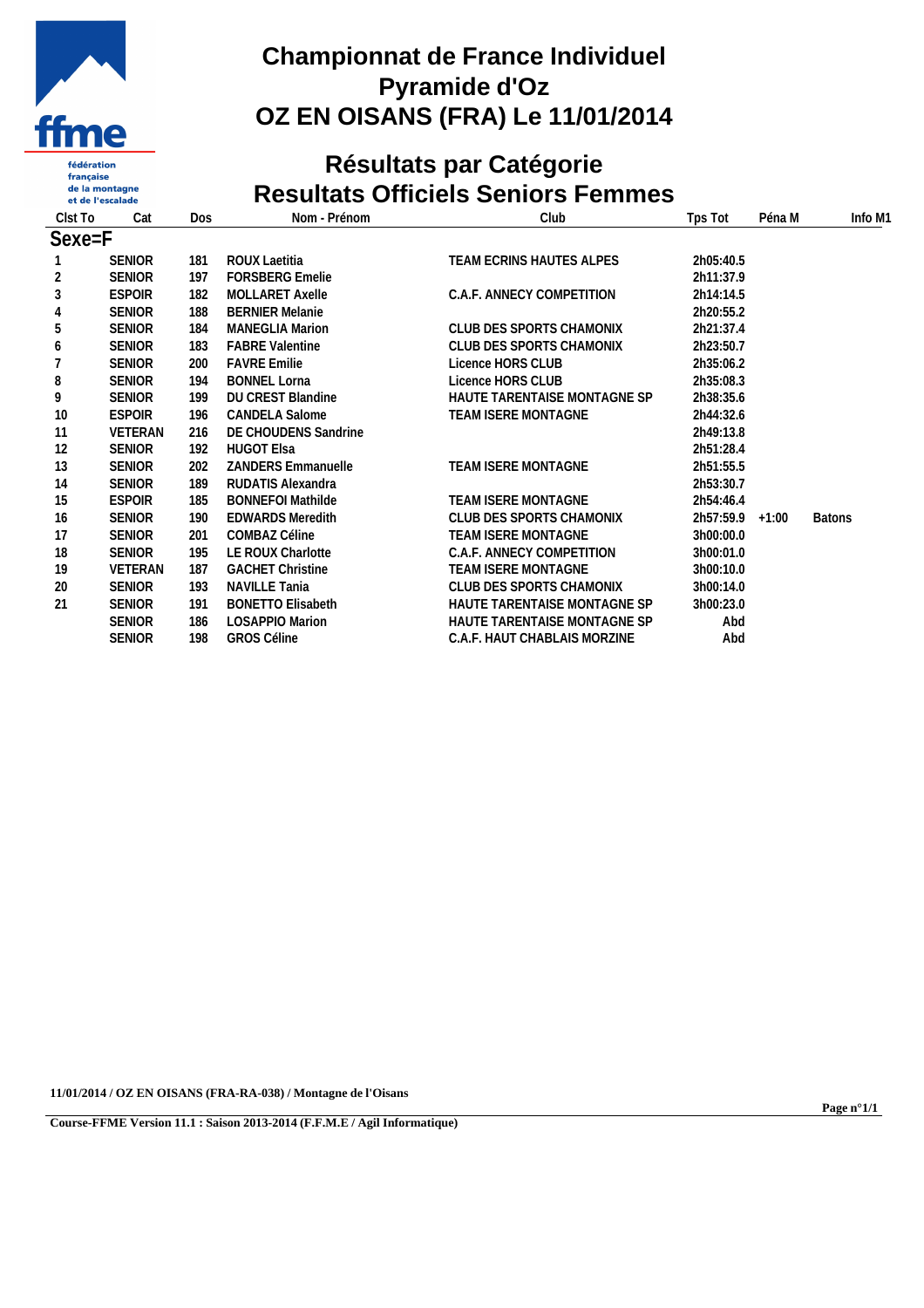

française<br>de la montagne et de l'escalade

## **Championnat de France Individuel Pyramide d'Oz OZ EN OISANS (FRA) Le 11/01/2014**

## **Résultats par Catégorie Classement Officiel Espoirs**

| ClstC | Cat                  | Dos            | Nom - Prénom              | Club                           | Tps Tot         | Péna M | Info M1 |
|-------|----------------------|----------------|---------------------------|--------------------------------|-----------------|--------|---------|
|       | Categ=ESPOIR, Sexe=F |                |                           |                                |                 |        |         |
|       | <b>ESPOIR</b>        | 182            | MOLLARET Axelle           | C.A.F. ANNECY COMPETITION      | 2h14:14.5       |        |         |
| 2     | <b>ESPOIR</b>        | 196            | <b>CANDELA Salome</b>     | TEAM ISERE MONTAGNE            | 2h44:32.6       |        |         |
| 3     | <b>ESPOIR</b>        | 185            | <b>BONNEFOI Mathilde</b>  | TEAM ISERE MONTAGNE            | 2h54:46.4       |        |         |
|       | Categ=ESPOIR, Sexe=M |                |                           |                                |                 |        |         |
|       | <b>ESPOIR</b>        | 91             | VIRET Léo                 | TEAM ISERE MONTAGNE            | 1h49:44.9       |        |         |
| 2     | <b>ESPOIR</b>        | 104            | <b>BOCHET Emilien</b>     | CLUB MULTISPORTS ARECHES BEA   | 1h50:57.1       |        |         |
| 3     | <b>ESPOIR</b>        | 90             | SALMON Morgan             | HAUTE TARENTAISE MONTAGNE SP   | 1h53:32.8       |        |         |
| 4     | <b>ESPOIR</b>        | 94             | DUNAND PALLAZ Aurelien    | CLUB MULTISPORTS ARECHES BEA   | 1h54:31.0       |        |         |
| 5     | <b>ESPOIR</b>        | 107            | ROCHAIX Leo               | CLUB MULTISPORTS ARECHES BEA   | 1h54:32.0       |        |         |
| 6     | <b>ESPOIR</b>        | 204            | <b>BENAND Yoann</b>       | Licence HORS CLUB              | 2h00:00.6       |        |         |
|       | <b>ESPOIR</b>        | 89             | <b>LOCATELLI Baptiste</b> | COURCHEVEL SPORTS ALPINISME C  | 2h02:55.1       |        |         |
| 8     | <b>ESPOIR</b>        | 108            | DAGUE Theo                | C.A.F. ANNECY COMPETITION      | 2h03:54.8 +3:00 |        | Vet_Abs |
| 9     | <b>ESPOIR</b>        | 99             | <b>RIPOLL Clement</b>     | C.A.F. ANNECY COMPETITION      | 2h04:34.9       |        |         |
| 10    | <b>ESPOIR</b>        | 102            | POLLET VILLARD Francois   | C.A.F. ANNECY COMPETITION      | 2h11:51.8       |        |         |
| 11    | <b>ESPOIR</b>        | 100            | <b>REY Nicolas</b>        | COURCHEVEL SPORTS ALPINISME C  | 2h15:06.0       |        |         |
| 12    | <b>ESPOIR</b>        | 98             | SOCQUET Antoine           |                                | 2h15:39.5       |        |         |
| 13    | <b>ESPOIR</b>        | 110            | MONNEREAU Florian         | LUCHON HAUTE MONTAGNE          | 2h21:18.4       |        |         |
| 14    | <b>ESPOIR</b>        | 206            | <b>BAUDIN Robin</b>       | CLUB MULTISPORTS ARECHES BEA   | 2h25:35.4       |        |         |
| 15    | <b>ESPOIR</b>        | 93             | MARQUIS Robin             | C.A.F. ANNECY COMPETITION      | 2h26:16.5       |        |         |
| 16    | <b>ESPOIR</b>        | 88             | PUEYO Thomas              | <b>TEAM ISERE MONTAGNE</b>     | 2h41:51.3       |        |         |
| 17    | <b>ESPOIR</b>        | 106            | <b>GACHET Yvon</b>        | CLUB MULTISPORTS ARECHES BEA   | 2h43:56.7       |        |         |
| 18    | <b>ESPOIR</b>        | 105            | LIOTARD Alexandre         | CAF CHAMBERY COMPETITION       | 2h45:41.0       |        |         |
|       | <b>ESPOIR</b>        | 101            | <b>HIRSCH Idris</b>       | C.A.F. DU LEMAN                | Abd             |        |         |
|       | <b>ESPOIR</b>        | 112            | <b>CURIEN Maxime</b>      |                                | Abd             |        |         |
|       | <b>ESPOIR</b>        | 111            | PORTANIER Tony            | COURCHEVEL SPORTS ALPINISME C  | Abd             |        |         |
|       | <b>ESPOIR</b>        | 92             | CHAMOUX Maxime            | CLUB DES SPORTS CHAMONIX       | Abd             |        |         |
|       | <b>ESPOIR</b>        | 113            | DANIOU Julien             | C.S.A. 27ème B.C.A. Montagne E | Abd             |        |         |
|       | <b>ESPOIR</b>        | 109            | <b>BERLAUD Vivien</b>     |                                | Abd             |        |         |
|       | <b>ESPOIR</b>        | 97             | LOISEL Etienne            | CAF CHAMBERY COMPETITION       | Abd             |        |         |
|       | <b>ESPOIR</b>        | 96             | <b>GUILLAUMONT Romain</b> |                                | Abd             |        |         |
|       | <b>ESPOIR</b>        | 95             | PERNET Germain            | C.A.F. HAUT CHABLAIS MORZINE   | Abd             |        |         |
|       | <b>ESPOIR</b>        | 103            | FRISON ROCHE Carl         | CLUB MULTISPORTS ARECHES BEA   | Abd             |        |         |
|       | <b>ESPOIR</b>        | $\overline{4}$ | <b>MOTTIEZ Robin</b>      | CLUB SKI ALPINISME DU VAL D'AB | Abd             |        |         |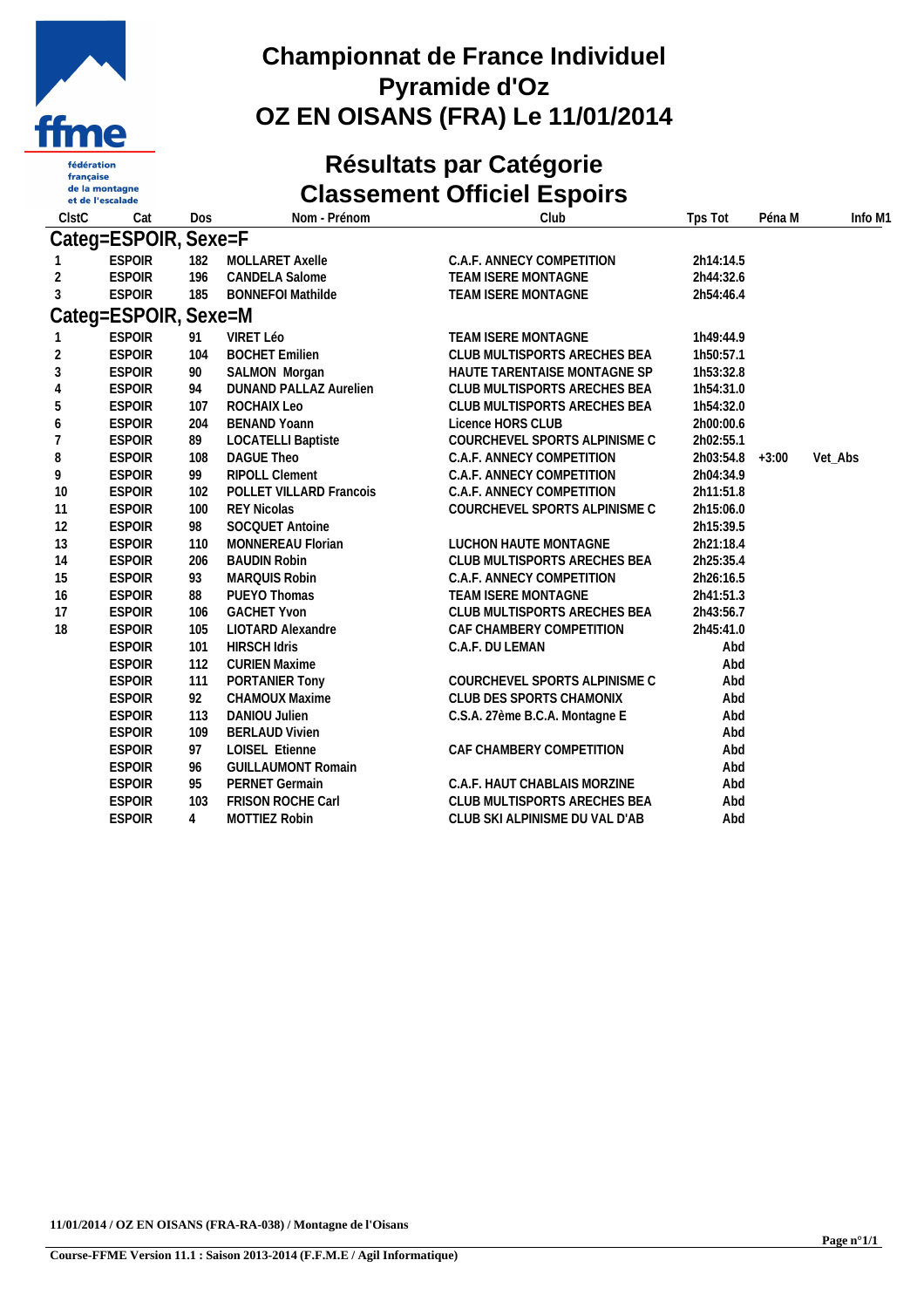

française<br>de la montagne et de l'escalade

## **Championnat de France Individuel Pyramide d'Oz OZ EN OISANS (FRA) Le 11/01/2014**

#### **Résultats par Catégorie Classement Officiel Veterans**

| ClstC    | Cat                   | Dos        | Nom - Prénom                             | Club                          | Tps Tot                | Péna M | Info M1       |
|----------|-----------------------|------------|------------------------------------------|-------------------------------|------------------------|--------|---------------|
|          | Categ=VETERAN, Sexe=F |            |                                          |                               |                        |        |               |
|          | VETERAN               |            | 216 DE CHOUDENS Sandrine                 |                               | 2h49:13.8              |        |               |
| 2        | VETERAN               | 187        | <b>GACHET Christine</b>                  | TEAM ISERE MONTAGNE           | 3h00:10.0              |        |               |
|          | Categ=VETERAN, Sexe=M |            |                                          |                               |                        |        |               |
|          |                       |            |                                          |                               |                        |        |               |
|          | VETERAN               | 5          | <b>GACHET Yann</b>                       | CLUB DES SPORTS CHAMONIX      | 1h51:47.8              |        |               |
|          | VETERAN               | 9          | <b>PERRIER Florent</b>                   | CLUB MULTISPORTS ARECHES BEA  | 1h55:11.8              |        |               |
| 3        | VETERAN               | 146        | JUMERE Wilfrid                           | SKI CLUB CAMPAN TOURMALET     | 1h59:01.4              |        |               |
| 4        | VETERAN               | 133        | <b>BELLAGAMBA Alain</b>                  | TEAM ECRINS HAUTES ALPES      | 1h59:19.8              |        |               |
| 5        | VETERAN               | 123        | PONCET David                             | TEAM ECRINS HAUTES ALPES      | 2h03:54.1              |        |               |
| 6        | VETERAN               | 137        | <b>GIGNOUX Cyril</b>                     |                               | 2h04:46.6 +1:00        |        | <b>Batons</b> |
|          | VETERAN               | 149        | JORIOZ Thierry<br>ZIJP David             | HAUTE TARENTAISE MONTAGNE SP  | 2h08:09.1              |        |               |
| 8        | VETERAN               | 126        |                                          |                               | 2h08:16.6              |        |               |
| 9        | VETERAN               | 135        | <b>LEGIEDA Gregory</b><br>MOALIC Ronan   | CLUB MULTISPORTS ARECHES BEA  | 2h13:43.4              |        |               |
| 10       | VETERAN               | 152        |                                          | C.A.F. DAUPHINE SKI ALPINISME | 2h15:07.4 +1:00        |        | <b>Batons</b> |
| 11       | VETERAN<br>VETERAN    | 139<br>140 | NEYRON François<br><b>FORTE Frederic</b> | MONTAGNES DE L'OISANS         | 2h17:24.2              |        |               |
| 12<br>13 | VETERAN               |            | <b>GIRODON Nicolas</b>                   |                               | 2h18:06.3<br>2h23:49.8 |        |               |
| 14       | VETERAN               | 136        | ZIJP Jeroen                              | CLUB MULTISPORTS ARECHES BEA  | 2h25:57.0              |        |               |
| 15       | VETERAN               | 209<br>117 | ROCHE Sylvestre                          |                               | 2h26:06.8              |        |               |
| 16       | VETERAN               | 130        | VIOUD Jérôme                             | BELLES GRIMPES EN BELLEDONNE  | 2h26:09.9              |        |               |
| 17       | VETERAN               | 203        | FERRAND David                            | Licence HORS CLUB             | 2h26:56.7              |        |               |
| 18       | VETERAN               | 115        | RIGAUD Daniel                            | CAF CHAMBERY COMPETITION      | 2h31:28.6              |        |               |
| 19       | VETERAN               | 114        | <b>BARBIER Emmanuel</b>                  | BELLES GRIMPES EN BELLEDONNE  | 2h35:28.1              |        |               |
| 20       | VETERAN               | 119        | <b>CAPRON Alain</b>                      | MONTAGNES DE L'OISANS         | 2h35:55.4              |        |               |
| 21       | VETERAN               | 124        | <b>DUVERLIE Benoit</b>                   |                               | 2h36:41.9 +1:00        |        | Skis_Main     |
| 22       | VETERAN               | 153        | RENAUD Christophe                        | C.A.F. DAUPHINE SKI ALPINISME | 2h38:53.5              |        |               |
| 23       | VETERAN               | 134        | <b>SEILLIER Laurent</b>                  |                               | 2h42:06.2              |        |               |
| 24       | VETERAN               | 147        | JACQUEMOUD Daniel                        |                               | 2h42:16.3              |        |               |
| 25       | VETERAN               | 148        | SCOGNAMILLO Stephane                     | MONTAGNES DE L'OISANS         | 2h43:39.4              |        |               |
| 26       | VETERAN               | 143        | <b>BAYLE Olivier</b>                     | C.P.L.V.R. - XTT RAID 63      | 2h45:50.3              |        |               |
| 27       | VETERAN               | 128        | <b>BORGHESE Francois</b>                 |                               | 2h48:25.2              |        |               |
| 28       | VETERAN               | 132        | <b>BERTOLINI Richard</b>                 | CLUB DES SPORTS CHAMONIX      | 2h48:32.7 +1:00        |        | <b>Batons</b> |
| 29       | VETERAN               | 141        | <b>BAGNERES Olivier</b>                  | C.A.F. DAUPHINE SKI ALPINISME | 2h49:20.7 +1:00        |        | <b>Batons</b> |
| 30       | VETERAN               | 125        | <b>GANDER Alain</b>                      | CLUB DES SPORTS CHAMONIX      | 2h51:35.1              |        |               |
| 31       | VETERAN               | 131        | <b>BOIVIN Christophe</b>                 | C.P.L.V.R. - XTT RAID 63      | 2h56:27.4              |        |               |
| 32       | VETERAN               | 138        | <b>DELAUNAY Michel</b>                   | C.P.L.V.R. - XTT RAID 63      | 3h00:02.0              |        |               |
| 33       | VETERAN               | 144        | DOULET Hervé                             |                               | 3h00:06.0              |        |               |
| 34       | VETERAN               | 145        | <b>TALOUD Pierre Yves</b>                | TEAM ISERE MONTAGNE           | 3h00:07.0              |        |               |
| 35       | VETERAN               | 210        | <b>BARTH Johannes</b>                    |                               | 3h00:08.0              |        |               |
| 36       | VETERAN               | 122        | ROWDO Philippe                           | C.P.L.V.R. - XTT RAID 63      | 3h00:11.0              |        |               |
| 37       | VETERAN               | 116        | RICHIER Lilian                           | ENTENTE SPORTIVE RENAULT SECT | 3h00:12.0              |        |               |
| 38       | VETERAN               | 142        | JOURNET Freddy                           | TEAM ISERE MONTAGNE           | 3h00:17.0              |        |               |
| 39       | VETERAN               | 215        | TOMAS-VERA Alphonse                      |                               | 3h00:22.0              |        |               |
| 40       | VETERAN               | 120        | <b>BOUCHER Frederic</b>                  |                               | 3h00:24.0              |        |               |
| 41       | VETERAN               | 129        | THOLLARD Franck                          |                               | 3h00:25.0              |        |               |
|          | VETERAN               | 208        | DECROO Didier                            |                               | Abd                    |        |               |
|          | VETERAN               | 150        | <b>ZAMBON Thierry</b>                    |                               | Abd                    |        |               |
|          | VETERAN               | 127        | JEU Sebastien                            | LES BALADINS DU BATONIEN      | Abs                    |        |               |
|          | VETERAN               | 118        | COLMARD Jean Louis                       | MONTAGNES DE L'OISANS         | Abs                    |        |               |
|          | VETERAN               | 151        | <b>BIBOLLET Francis</b>                  |                               | Abs                    |        |               |
|          |                       |            |                                          |                               |                        |        |               |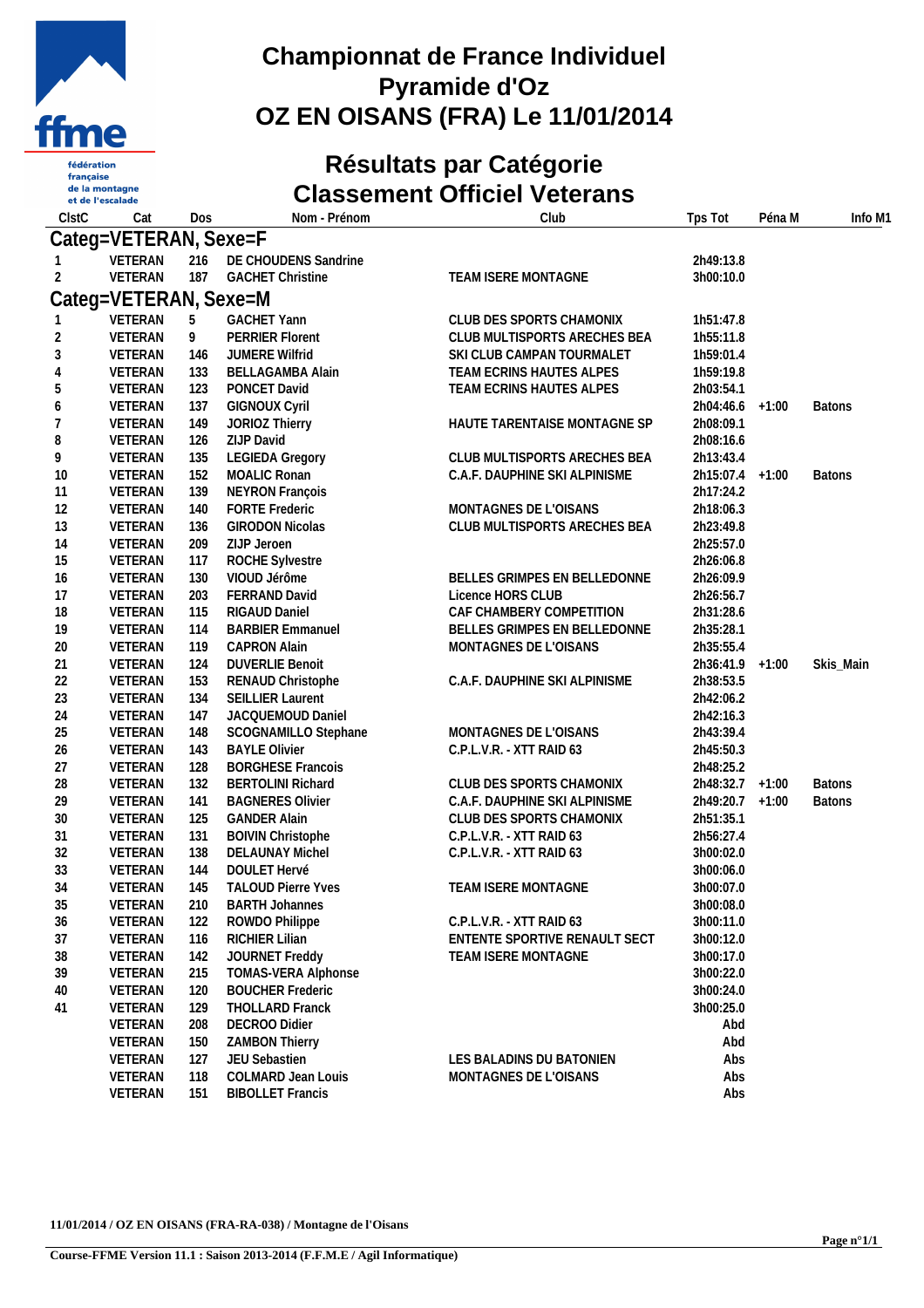

 $\operatorname{\sf française}$ de la montagne et de l'escalade

# **Championnat de France Individuel Pyramide d'Oz OZ EN OISANS (FRA) Le 11/01/2014**

# **Résultats par Catégorie Resultats Officiels Juniors Hommes**

| ClstC          | Cat                  | Dos | Nom - Prénom              | Club                           | Tps Tot         | Péna M | Info M1       |
|----------------|----------------------|-----|---------------------------|--------------------------------|-----------------|--------|---------------|
|                | Categ=JUNIOR, Sexe=M |     |                           |                                |                 |        |               |
|                | <b>JUNIOR</b>        | 179 | <b>EQUY Samuel</b>        | TEAM ISERE MONTAGNE            | 1h55:24.4       |        |               |
| $\overline{2}$ | <b>JUNIOR</b>        | 154 | <b>PERRIER William</b>    | COURCHEVEL SPORTS ALPINISME C  | 1h57:58.3       |        |               |
| 3              | <b>JUNIOR</b>        | 166 | CHAMOUX Benjamin          | CLUB DES SPORTS CHAMONIX       | 2h02:59.6       |        |               |
| 4              | <b>JUNIOR</b>        | 176 | <b>BELLABOUVIER Simon</b> | HAUTE TARENTAISE MONTAGNE SP   | 2h03:00.5       |        |               |
| 5              | <b>JUNIOR</b>        | 157 | POLLET VILLARD Yann       | C.A.F. ANNECY COMPETITION      | 2h04:05.3 +1:00 |        | <b>Batons</b> |
| 6              | <b>JUNIOR</b>        | 160 | <b>CHAVANES Paul</b>      | SPORTS DE MONTAGNE EN CERDAG   | 2h07:06.8       |        |               |
|                | <b>JUNIOR</b>        | 156 | <b>JUILLAGUET Swann</b>   | SPORTS DE MONTAGNE EN CERDAG   | 2h07:37.6       |        |               |
| 8              | <b>JUNIOR</b>        | 162 | <b>BARTET Jonathan</b>    | TEAM ISERE MONTAGNE            | 2h11:07.8       |        |               |
| 9              | <b>JUNIOR</b>        | 165 | <b>JUILLAGUET WIII</b>    | CLUB SKI ALPINISME DU VAL D'AB | 2h16:22.2       |        |               |
| 10             | <b>JUNIOR</b>        | 168 | BATTUZ Jonathan           | HAUTE TARENTAISE MONTAGNE SP   | 2h17:44.5       |        |               |
| 11             | <b>JUNIOR</b>        | 169 | JUILLAGUET Robin          | CLUB SKI ALPINISME DU VAL D'AB | 2h18:51.7       |        |               |
| 12             | <b>JUNIOR</b>        | 172 | <b>BUET Adrien</b>        | C.A.F. HAUT CHABLAIS MORZINE   | 2h21:23.2       |        |               |
| 13             | <b>JUNIOR</b>        | 167 | <b>MARTIN Etienne</b>     | PYRENEES CATALANES SKI-ALPINIS | 2h28:36.4       |        |               |
| 14             | <b>JUNIOR</b>        | 213 | VEPER Mickaël             | <b>ALTITOY</b>                 | 2h39:02.9       |        |               |
| 15             | <b>JUNIOR</b>        | 164 | SCHIARI MULLER Digan      | TEAM ECRINS HAUTES ALPES       | 2h39:47.0       |        |               |
| 16             | <b>JUNIOR</b>        | 214 | IRATZOQUY Paul            | <b>ALTITOY</b>                 | 2h42:01.1       |        |               |
| 17             | <b>JUNIOR</b>        | 159 | <b>GANDER Alexandre</b>   | CLUB DES SPORTS CHAMONIX       | 2h43:04.6       |        |               |
| 18             | <b>JUNIOR</b>        | 207 | <b>GACHET Anthony</b>     | CLUB MULTISPORTS ARECHES BEA   | 2h43:12.3       |        |               |
| 19             | <b>JUNIOR</b>        | 177 | JOGUET Samuel             | CLUB MULTISPORTS ARECHES BEA   | 2h51:44.4       |        |               |
| 20             | <b>JUNIOR</b>        | 161 | ROCCO Thomas              | LUCHON HAUTE MONTAGNE          | 2h51:56.4       |        |               |
| 21             | <b>JUNIOR</b>        | 170 | <b>BOCHET Nathan</b>      | CLUB MULTISPORTS ARECHES BEA   | 2h57:33.8       |        |               |
| 22             | <b>JUNIOR</b>        | 163 | <b>TISNERAT Romain</b>    | LUCHON HAUTE MONTAGNE          | 3h00:21.0       |        |               |
| 23             | <b>JUNIOR</b>        | 175 | PAL Benjamin              | TEAM ISERE MONTAGNE            | 3h02:00.0       |        |               |
|                | <b>JUNIOR</b>        | 212 | <b>GARCIE Florent</b>     | <b>ALTITOY</b>                 | Abd             |        |               |
|                | <b>JUNIOR</b>        | 180 | <b>WOZNICA Valentin</b>   | C.A.F. ANNECY COMPETITION      | Abd             |        |               |
|                | <b>JUNIOR</b>        | 178 | <b>GANDER Corentin</b>    | CLUB DES SPORTS CHAMONIX       | Abd             |        |               |
|                | <b>JUNIOR</b>        | 174 | <b>ZANAROLI Antoine</b>   | C.A.F. ANNECY COMPETITION      | Abd             |        |               |
|                | <b>JUNIOR</b>        | 173 | <b>DURAN Adrien</b>       | C.A.F. ANNECY COMPETITION      | Abd             |        |               |
|                | <b>JUNIOR</b>        | 158 | MEYNET Jérôme             | C.A.F. DU LEMAN                | Abd             |        |               |
|                | <b>JUNIOR</b>        | 171 | POCHAT COTTILLOUX Jedeon  | C.A.F. ANNECY COMPETITION      | Abd             |        |               |
|                | <b>JUNIOR</b>        | 155 | <b>CERUTTI Corentin</b>   | ETOILE SPORTIVE DU CORMET      | Abd             |        |               |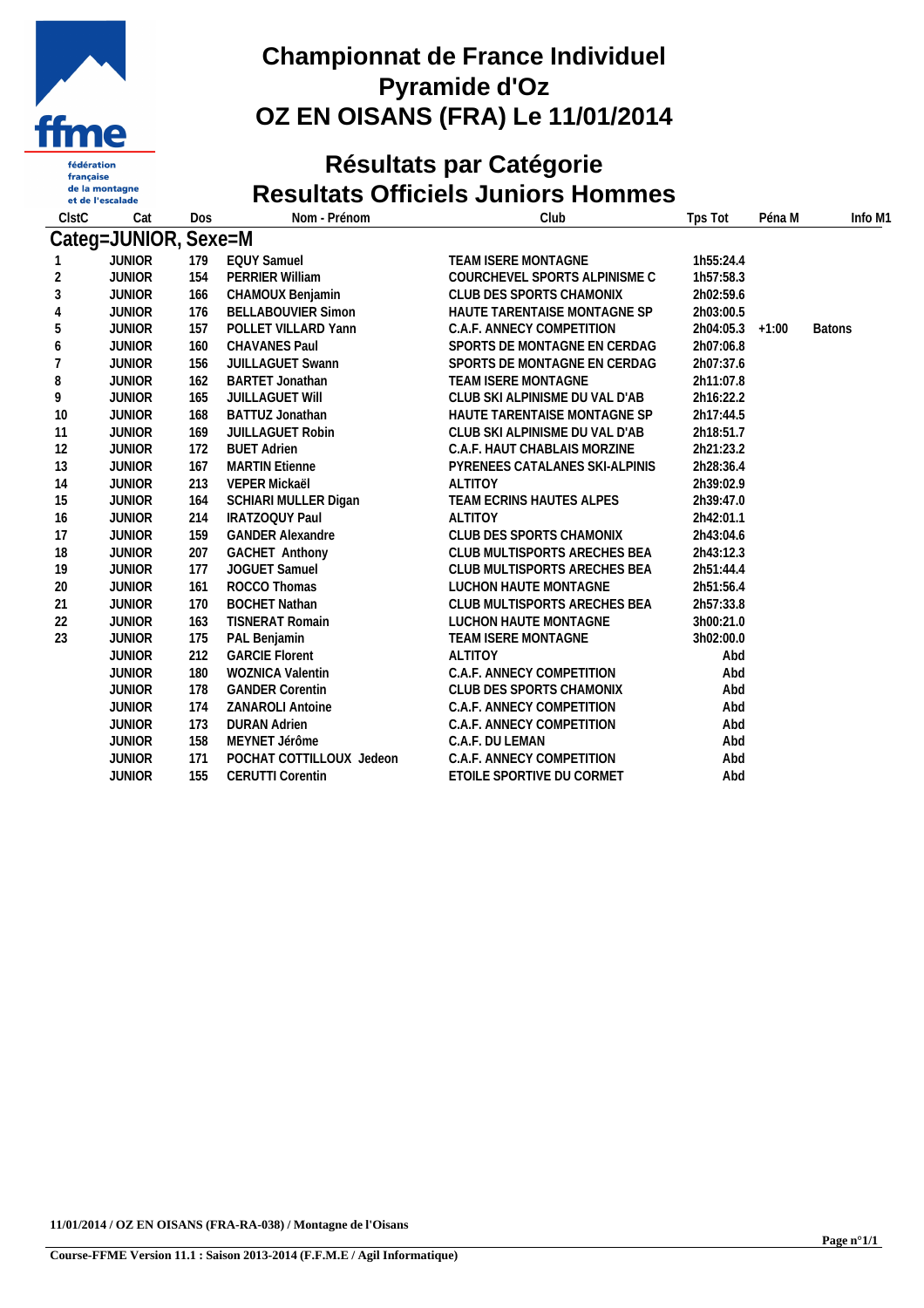

française<br>de la montagne et de l'escalade

## **Championnat de France Individuel Pyramide d'Oz OZ EN OISANS (FRA) Le 11/01/2014**

# **Résultats par Catégorie Resultats Officiels Parcours B et Jeunes**

| ClstC               | Cat                            | Dos        | Nom - Prénom                                   | Club                                                         | Tps Tot                        | Péna M   | Info M1   |
|---------------------|--------------------------------|------------|------------------------------------------------|--------------------------------------------------------------|--------------------------------|----------|-----------|
|                     | Categ=CADET, Sexe=F            |            |                                                |                                                              |                                |          |           |
|                     | CADET                          | 323        | MEYNET Fanny                                   | C.A.F. DU LEMAN                                              | 1h44:21.7                      |          |           |
| $\overline{2}$      | CADET                          | 328        | POLLET VILLARD Marie                           | C.A.F. ANNECY COMPETITION                                    | 2h26:13.6                      |          |           |
| 3                   | CADET                          | 329        | <b>MATTANA Mallaurie</b>                       | FOURNEL ARGENTIERE CLUB ESCA                                 | 2h44:31.8                      |          |           |
| 4                   | CADET                          | 351        | VEPER Mélanie                                  | <b>ALTITOY</b>                                               | 2h51:02.8                      |          |           |
|                     | CADET                          | 326        | RASTOUT Mickaelle                              | CLUB DES SPORTS CHAMONIX                                     | Abd                            |          |           |
|                     | CADET                          | 352        | <b>VEDERE Lou</b>                              | SAINT LARY AURE MONTAGNE                                     | Abd                            |          |           |
|                     | CADET                          | 327        | MIQUET Laurine                                 | TEAM ISERE MONTAGNE                                          | Abs                            |          |           |
|                     | Categ=CADET, Sexe=M            |            |                                                |                                                              |                                |          |           |
|                     | CADET<br>CADET                 | 316        | <b>BOUVET Eddy</b><br><b>CASTILLON Bastien</b> | C.A.F. HAUT CHABLAIS MORZINE                                 | 1h37:23.1<br>1h40:44.3         |          |           |
| 2<br>3              | CADET                          | 353<br>314 | <b>BROUET Loic</b>                             | ARBIZON ESCALADE MONTAGNE<br>C.A.F. ANNECY COMPETITION       | 1h41:15.1                      |          |           |
| 4                   | CADET                          | 308        | <b>ANSELMET Thibault</b>                       | MAURIENNE ESCALADE                                           | 1h42:34.3                      |          |           |
| 5                   | CADET                          | 301        | <b>GAYDON Robin</b>                            | C.A.F. HAUT CHABLAIS MORZINE                                 | 1h47:47.1                      | $+10:00$ | Sonde_NC  |
| 6                   | CADET                          | 304        | LYE Bastien                                    | SPORTS DE MONTAGNE EN CERDAG                                 | 1h48:10.7                      |          |           |
|                     | CADET                          | 303        | <b>WANDEROILD Antoine</b>                      | C.A.F. ANNECY COMPETITION                                    | 1h50:51.2                      |          |           |
| 8                   | CADET                          | 315        | <b>BERTOLINI Lucas</b>                         | CLUB DES SPORTS CHAMONIX                                     | 1h51:05.4                      |          |           |
| 9                   | CADET                          | 309        | <b>HUIGE Titouan</b>                           | PYRENEES CATALANES SKI-ALPINIS                               | 1h52:43.0                      |          |           |
| 10                  | CADET                          | 310        | <b>BLANC Arthur</b>                            | CLUB MULTISPORTS ARECHES BEA                                 | 1h54:50.7                      |          |           |
| 11                  | CADET                          | 306        | <b>ELLMENREICH Baptiste</b>                    | CLUB DES SPORTS CHAMONIX                                     | 1h57:09.6 +10:00               |          | Sonde_NC  |
| 12                  | CADET                          | 305        | FAIVRE D ARCIER Killian                        | PYRENEES CATALANES SKI-ALPINIS                               | $1h57:20.8$ +1:00              |          | Lun_Abs   |
| 13<br>14            | CADET<br>CADET                 | 311<br>313 | <b>COMBREAS Loic</b><br><b>BARATAY Léon</b>    | ETOILE SPORTIVE DU CORMET<br>C.A.F. DU LEMAN                 | $1h59:49.0 +1:00$<br>2h06:58.6 |          | Peaux_app |
| 15                  | CADET                          | 312        | <b>MAHAUT Romain</b>                           | PYRENEES CATALANES SKI-ALPINIS                               | 2h09:15.6                      |          |           |
| 16                  | CADET                          | 302        | <b>GAUDIN Paul</b>                             | ROC EVASION                                                  | 2h12:45.3                      |          |           |
| 17                  | CADET                          | 307        | PASDELOUP David                                | LUCHON HAUTE MONTAGNE                                        | 2h18:56.4                      |          |           |
|                     | CADET                          | 373        | <b>BOEUF-NYSSEN Flex</b>                       |                                                              | Abd                            |          |           |
|                     | Categ=ESPOIR, Sexe=M           |            |                                                |                                                              |                                |          |           |
|                     | <b>ESPOIR</b>                  | 361        | <b>DENOYELLE Guillaume</b>                     |                                                              | 2h48:06.0                      |          |           |
| 2                   | <b>ESPOIR</b>                  | 360        | <b>FAVIER Nicolas</b>                          |                                                              | 2h55:19.6                      |          |           |
| 3                   | <b>ESPOIR</b>                  | 365        | PICHON Thibault                                |                                                              | 3h02:50.0                      |          |           |
|                     | <b>ESPOIR</b>                  | 362        | <b>WENZEL Alexis</b>                           |                                                              | Abd                            |          |           |
|                     | Categ=JUNIOR, Sexe=F           |            |                                                |                                                              |                                |          |           |
|                     | <b>JUNIOR</b>                  | 331        | <b>MOLLARD Sophie</b>                          | CLUB MULTISPORTS ARECHES BEA                                 | 1h43:09.8                      |          |           |
| 2                   | <b>JUNIOR</b>                  | 335        | MILLOZ Adele                                   | CLUB DES SPORTS DE TIGNES                                    | 1h44:26.3                      |          |           |
| 3                   | <b>JUNIOR</b>                  | 332        | <b>GAYET Elisa</b>                             | PYRENEES CATALANES SKI-ALPINIS                               | 1h56:12.4                      |          |           |
|                     | <b>JUNIOR</b>                  | 334        | <b>BONNEL Candice</b>                          | CORBIER SKI-ALPINISME                                        | 1h57:20.4                      |          |           |
| 5                   | <b>JUNIOR</b>                  |            | 337 GAYDON Manon                               | C.A.F. HAUT CHABLAIS MORZINE                                 | 2h00:01.7 +1:00 Lun_Abs        |          |           |
| 6<br>7              | <b>JUNIOR</b><br><b>JUNIOR</b> | 336<br>338 | DRUELLE FILLON Kéva<br>PAYOT Philippine        | C.A.F. HAUT CHABLAIS MORZINE<br>HAUTE TARENTAISE MONTAGNE SP | 2h03:55.5<br>2h29:35.8         |          |           |
|                     | <b>JUNIOR</b>                  | 333        | <b>BAGNERES Marie</b>                          | CHARLAIX'SCALADE                                             | Abd                            |          |           |
|                     | Categ=SENIOR, Sexe=F           |            |                                                |                                                              |                                |          |           |
|                     |                                |            |                                                |                                                              |                                |          |           |
| 2                   | <b>SENIOR</b><br><b>SENIOR</b> | 346<br>357 | <b>BOURGEOIS Perrine</b><br>CONSTANT Aurélie   |                                                              | 2h51:42.5<br>3h02:10.0         |          |           |
|                     |                                |            |                                                |                                                              |                                |          |           |
|                     | Categ=SENIOR, Sexe=M           |            |                                                |                                                              |                                |          |           |
|                     | <b>SENIOR</b>                  | 348        | VINCENT Rémi                                   |                                                              | 2h07:05.6                      |          |           |
| 2                   | <b>SENIOR</b>                  | 340        | <b>LAVIGNE Richard</b>                         |                                                              | $2h13:38.0 +3:00$              |          | Vet_Abs   |
| 3<br>$\overline{4}$ | <b>SENIOR</b><br><b>SENIOR</b> | 364<br>372 | <b>TRON Benoit</b><br>DOMENGET Guillaume       |                                                              | $2h16:11.6 +1:00$<br>2h28:22.3 |          | Peaux_app |
| 5                   | <b>SENIOR</b>                  | 350        | PIETRUSZEWSKI Yannick                          |                                                              | 2h31:31.6                      |          |           |
| 6                   | <b>SENIOR</b>                  | 366        | LABAUME Clément                                |                                                              | 2h55:16.7                      |          |           |
|                     | <b>SENIOR</b>                  | 358        | <b>CONSTANT Sylvain</b>                        |                                                              | 3h02:20.0                      |          |           |
| 8                   | <b>SENIOR</b>                  | 347        | <b>MULON Vincent</b>                           | ENTENTE SPORTIVE RENAULT SECT                                | 3h02:40.0                      |          |           |

**11/01/2014 / OZ EN OISANS (FRA-RA-038) / Montagne de l'Oisans**